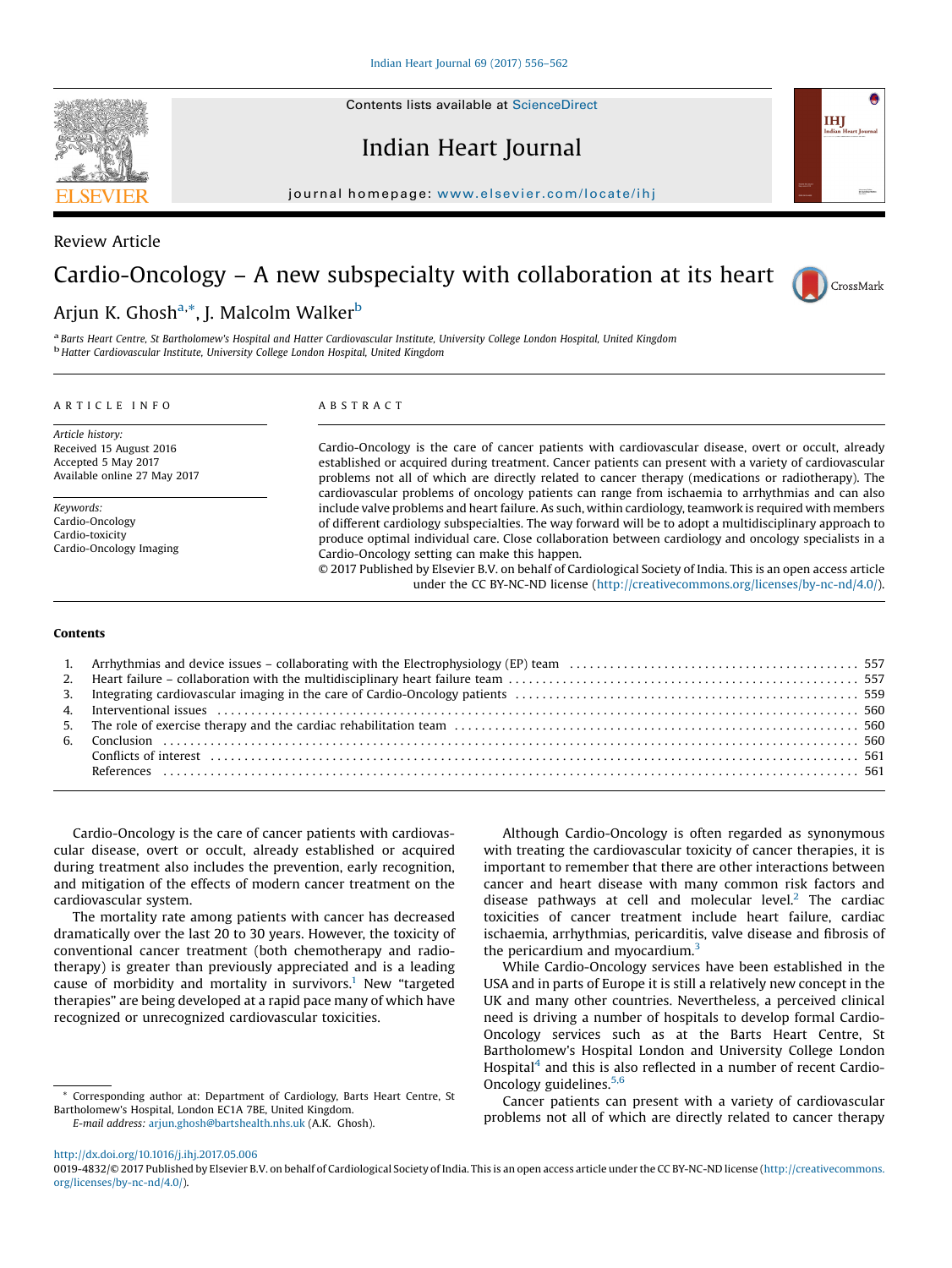(medications or radiotherapy). Optimal individual care requires close collaboration between cardiology and oncology specialists.

### 1. Arrhythmias and device issues – collaborating with the Electrophysiology (EP) team

Arrhythmias are frequently associated with treatment in cancer patients.7,8 The commonest unsurprisingly is atrial fibrillation  $(AF)$ ,  $9,10$  but supraventricular tachycardias and repolarization issues, particularly QT prolongation and torsades de pointes (TdP) are also encountered. $11$ 

Multiple studies have demonstrated an increased association between AF and malignancies and chemotherapy, even accounting for conventional AF risk factors. $9$  The mechanisms<sup>12</sup> by which chemotherapeutic agents can cause AF vary and are outside the scope of this article. However, the treatment on AF in cancer patients is challenging as many rhythm-controlling agents interact with cancer therapies and even though these patients may have an increased propensity to stroke, anticoagulation can also be problematic, due to anaemia and low platelet counts which are prevalent in this population. Ablation is of course an option in these patients although here, as in most other areas of Cardio-Oncology, there is a dearth of high-quality (i.e. Class 1 Level A) evidence.<sup>13</sup>

Many cancer drugs prolong the QT interval. In addition, a number of co-existing factors in cancer patients can affect the QT interval (Fig. 1). This can lead to potentially fatal TdP.

The measurement and monitoring of the QT interval can be difficult with one study showing disagreement amongst 75% of Cardiologists and 38% of electrophysiologists when assessing the QT interval.<sup>14</sup> While the Bazett formula ( $QT<sub>C</sub> = QT/<sub>N</sub>RR$  where RR is RR interval in seconds) is most widely used in clinical practice the Fridericia formula ( $QT<sub>C</sub> = QT/RR<sup>1/3</sup>$ ) may be more appropriate in the Cardio-Oncology population as it is more accurate at slower heart rates and does not significantly over-correct at faster heart rates.<sup>15</sup> Another problem with QT monitoring in cancer patients is that while the QT interval is often prolonged at baseline due to a variety of reasons this may not always translate into a significant arrhythmia risk.16

There has been a dramatic increase in the utilization of implantable cardiac rhythm devices e.g. pacemakers, implantable

cardiac defibrillators (ICDs) and cardiac resynchronization therapy (CRT) devices over the last few decades.<sup>17</sup> This cohort of patients pose particular difficulties when undergoing cancer therapy (particularly thoracic radiotherapy) and may require careful reprogramming or occasionally explantation prior to localized radiotherapy.<sup>18</sup> With increasing life-expectancy more patients are being seen with both cancer and an implantable cardiac device. Radiotherapy in the region of the device may lead to increased sensor rate, change in pacing rate or thresholds, rarely battery depletion or permanent device malfunction. Different device companies have published their own recommendations for management of an implantable cardiac device in the event of radiotherapy. These should be followed along with local and international guidance.19,20 In general direct radiation of the device should be avoided. In rare cases the device may have to be removed and re-implanted at the same or contralateral side after completion of therapy.

#### 2. Heart failure – collaboration with the multidisciplinary heart failure team

While new treatment options have dramatically decreased cancer mortality in recent years, a number of these chemotherapeutic agents are cardiotoxic. $21$  Anthracyclines (Doxorubicin, Daunorubicin, and Epirubicin), alkylating agents (Cyclophosphamide), monoclonal antibodies (Trastuzumab) and tyrosine kinase inhibitors have all been implicated in causing left ventricular dysfunction. Higher cumulative doses of anthracyclines are associated with a greater chance of developing heart failure.<sup>22</sup> It is felt that anthracycline mediated cardiotoxicity is permanent, the so-called type 1 cardiotoxicity; explained by the production of ultrastructural myocyte damage. Non-anthracycline cardiotoxicity, classically seen with Trastuzumab (Herceptin) may be reversible and has been called type 2 cardiotoxity.<sup>2</sup> However, it should be borne in mind that functional improvement may occur in anthracycline-related cardiotoxicity through the use of appropriate cardiac therapy (e.g. heart failure medications) and that cardiac dysfunction associated with Trastuzumab may not necessarily recover despite appropriate therapy.<sup>23</sup> This may indicate that additional undiscovered factors have a role in the mechanism and extent of cardiotoxicity caused by these agents. $24$  Cytotoxic



Fig. 1. Multifactorial causes for QT prolongation in cancer patients.<sup>1</sup> Cancer drugs can increase the QT interval via primary electrophysiological effects, or via secondary effects, such as ischaemia or heart failure.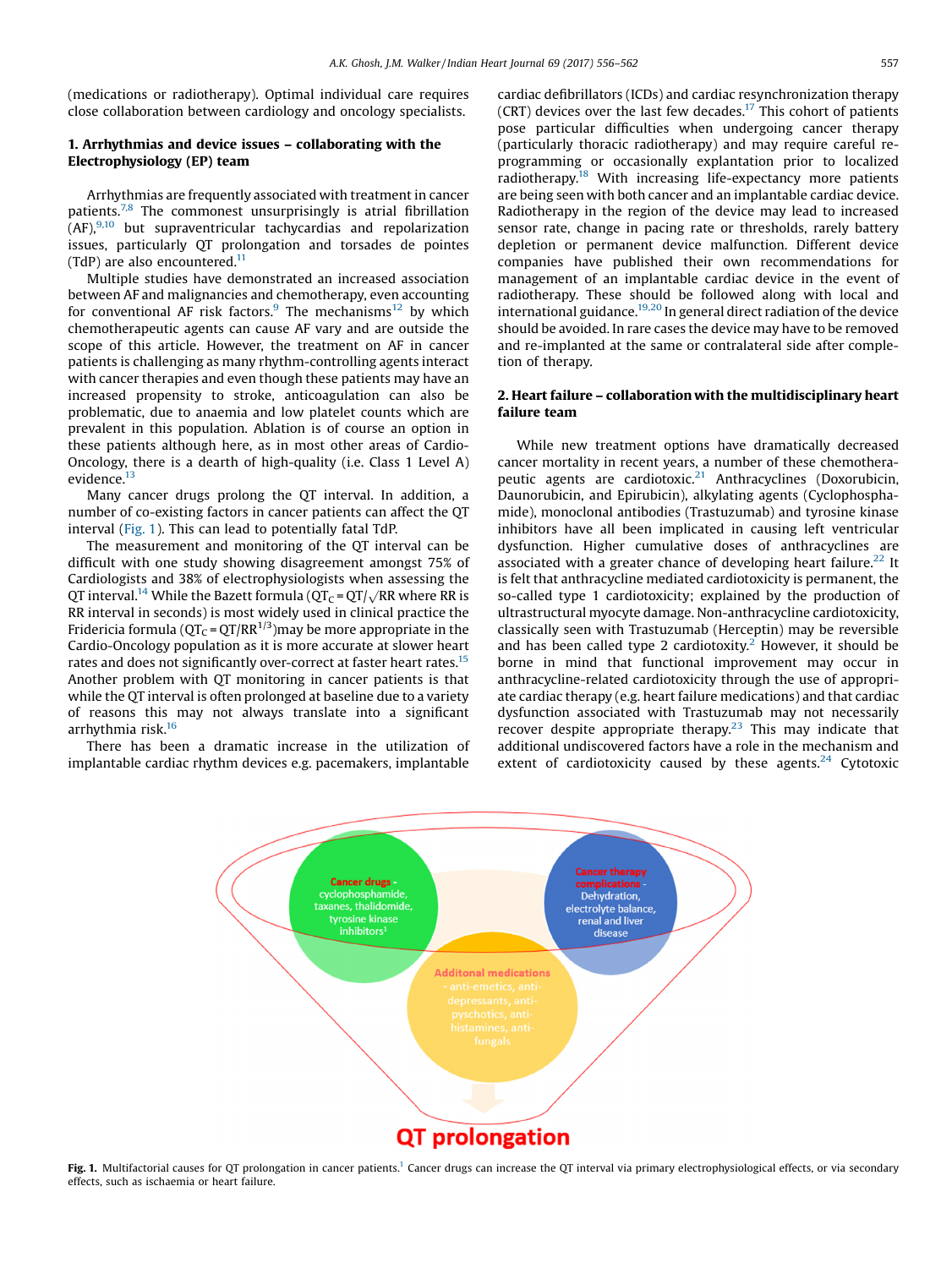<span id="page-2-0"></span>cardiac dysfunction (CCD) can be acute, early (within 1 year) or late. Acute and early cardiac dysfunction may often recover while late presenters often have a worse clinical course.<sup>25</sup> The presence of other cardiac risk factors e.g. diabetes and coronary artery disease can increase the incidence of heart failure in this population group.<sup>26</sup> Combination therapy with anthracyclines and Trastuzumab doubles the risk of developing heart failure compared to anthracycline therapy alone (5.2% versus 2.5% at 5 years), however when the interval between the administration of these drugs is greater than three months, there is almost no increased toxicity.<sup>27</sup>

A number of studies have investigated the role of treatments to prevent cardiotoxicity and biomarkers or imaging to detect preclinical injury (see below). Dexrazoxane, Angiotensin Converting Enzyme (ACE) inhibitors, beta blockers and statins have been postulated to have protective roles.28 The PRADA (PRevention of cArdiac Dysfunction during Adjuvant breast cancer therapy) trial published this year is the largest randomized control trial to date looking at the prevention of cardiac dysfunction in a breast cancer population and is a much-needed and welcome addition to the Cardio-Oncology evidence base.<sup>29</sup> PRADA was a double-blinded, placebo-controlled  $2 \times 2$  factorial design, single-centre trial. 120 patients with early breast cancer were recruited. Study members were randomized to candesartan 8 mg a day (target dose 32 mg a day) or metoprolol 25 mg a day (target dose 100 mg a day) or placebo after breast cancer surgery but before the initiation of anthracycline-containing chemotherapy.<sup>30</sup>

The primary endpoint was change in LVEF measured by Cardiac magnetic resonance (CMR) scanning from baseline to the completion of adjuvant therapy. Therapy was completed after 10 to 64 weeks depending upon the combination of chemotherapeutic agents used and the need for radiotherapy. LVEF declined by 0.8% in the candesartan group,1.6% in the metoprolol group and 2.6% in the placebo group. The change in LVEF in the candesartan group was statistically significant compared to placebo  $(p=0.026)$ .

Somewhat surprisingly no differences were seen between candesartan and placebo when global longitudinal strain (GLS, a subtler marker of LV function), diastolic function and cardiac biomarkers [troponin and brain natriuretic peptide (BNP)] were compared. While Metoprolol did not provide statistically significant protection against LVEF decline it was associated with a significant improvement in diastolic function as measured by  $E/e<sup>′</sup>$ (an increase in 0.8;  $p$  value = 0.009).

It should however be emphasized that while the PRADA trial has provided helpful data, it is a small trial and meta-analyses have shown the benefit of beta-blockers in Cardio-Oncology patients. $^{28}$ 

It is important to remember that radiotherapy in cancer patients can cause wide-ranging cardiac damage including heart  $f$ ailure. $31-33$  Radio-therapy-induced cardiac damage was more common earlier but modern techniques such as focussed beam radiotherapy and better shielding have decreased the prevalence.<sup>34</sup> However, nature (location, strength, duration) previous radiotherapy remains a very important component of the "past medical history" to elicit when assessing any Cardio-Oncology patient (and for many cardiology patients where it is missed). Macro and microvascular injury can accelerate age-related atherosclerosis which may lead to myocardial infarction or focal fibrosis and associated abnormalities in systolic and diastolic function. In addition, radiotherapy can cause pericardial inflammation and ultimately constrictive pericarditis. $35$  Radiotherapy can also cause endothelial injury in cardiac valves leading to



Fig. 2. Factors to be considered when deciding on intervention to prevent cardiotoxicity. GLS - global longitudinal strain, EF - ejection fraction.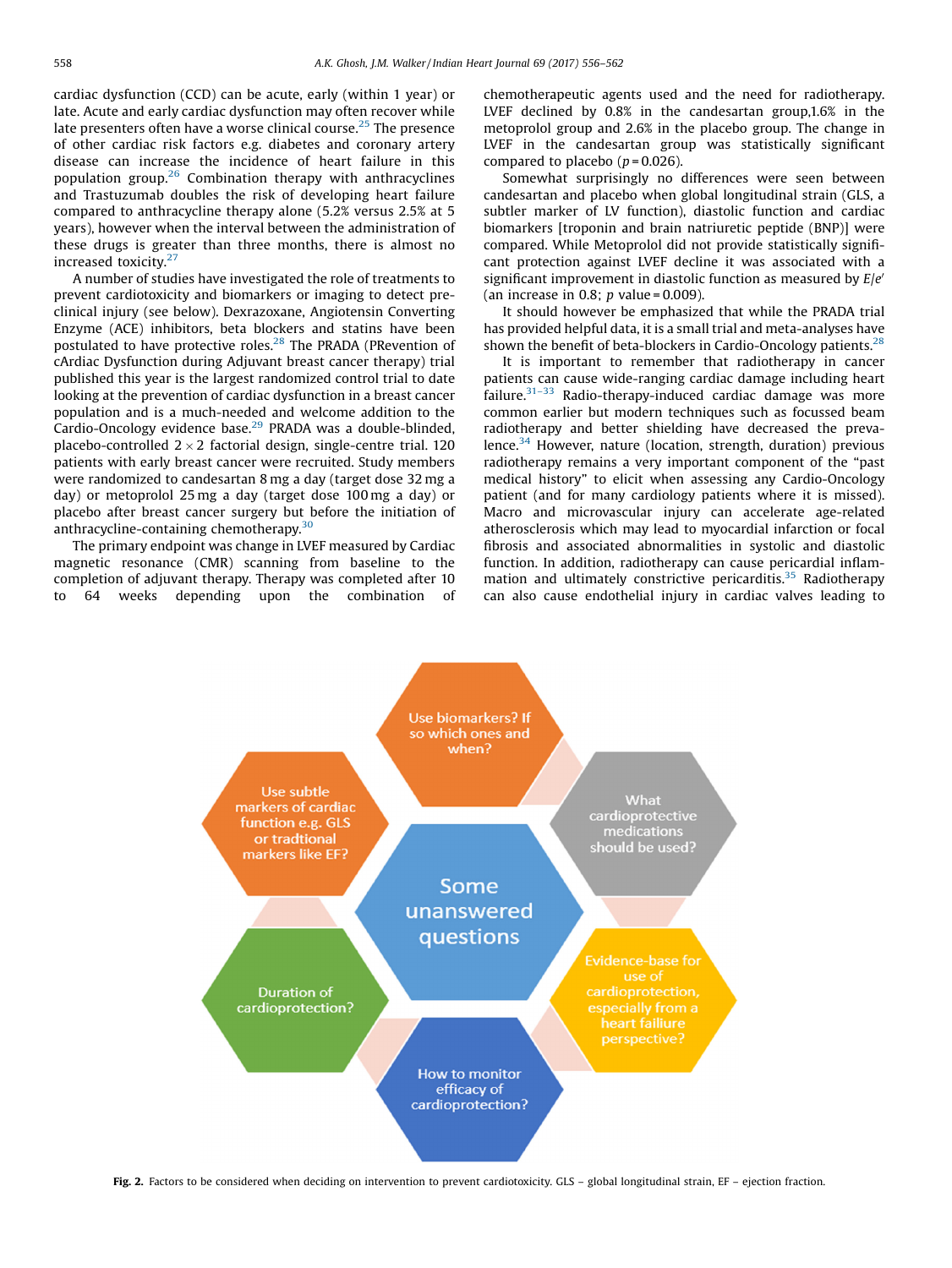regurgitation and/or stenosis which may precipitate heart failure.<sup>36</sup>

Once heart failure has been diagnosed patients should be treated following established heart failure guidelines.<sup>37,38</sup> However those cancer patients with asymptomatic documented falls in LVEF or global longitudinal strain, but whose parameters remain within the "normal" ranges (see below) pose particular difficulties. Should cancer therapy be adjusted, changed or abandoned and should heart failure medication be introduced ([Fig. 2\)](#page-2-0)?

The role of biomarkers in this context has been explored but controversy still exists.<sup>39–41</sup> The exact timing of blood tests (e.g. Troponin and N-Terminal Brain Natriuretic Peptide) to detect cardiotoxicity at an early stage is currently under investigation as is their precise role in guiding therapy. Nevertheless, clinicians find these measures useful in individual cases and there is data to suggest early cardiac intervention, where biomarkers are elevated, may improve outcomes (at least where LVEF is concerned).<sup>42,43</sup>

Cancer patients with established heart failure should be managed closely with the heart failure team to allow seamless integration into community heart failure services. Working closely with heart failure services also facilitates palliative care input from a heart failure perspective given that a proportion of these patients die of heart failure and/or cardiovascular complications after their cancer is cured.<sup>44</sup>

Ultimately as with other heart failure patients (and with patients in general)<sup>45</sup> a personalized approach is needed. Changes to cancer therapy cannot be made purely based on numerical changes in biomarkers or imaging parameters. Cancer prognosis/ spread of disease and response to cancer therapy are key considerations in deciding when and how aggressively to intervene from a cardiac perspective. In the authors' opinion, the aim of a Cardio-Oncology service should be support cancer patients in completing their cancer therapy as far as practical rather than causing it to be suspended prematurely before completion.<sup>46</sup>

#### 3. Integrating cardiovascular imaging in the care of Cardio-Oncology patients

Cardiac imaging is integral to the management of Cardio-Oncology patients. Imaging has a role in screening, early detection of cardiotoxicity and in assessment of response to cardioprotective therapy.46

There is a long and established history of nuclear medicine (MUGA – multi-gated acquisition) scans to assess LVEF in cardiac patients.<sup>47</sup> This technique has also been used to monitor LVEF in cancer patients in many centres.<sup>48,49</sup> While this technique is reproducible it has drawbacks – including repeated exposure to radiation with surveillance scans and an inability to offer a complete assessment of cardiac function other than a single parameter of systolic performance, the LVEF (Table 1).

Currently in most countries echocardiography is the key initial imaging investigation. It widely available and does not expose the patient to radiation. In addition, it can evaluate systolic and diastolic function in addition to valve disease and pericardial effusions. Echocardiography has also been used primarily for surveillance of those undergoing cardio-toxic treatment. Older guidelines focussed on repeated monitoring of LVEF with a decrease in EF below a certain level often driving the postponement or interruption of cancer treatment.<sup>37</sup>

Changes in LVEF are late markers in the assessment of cardiac function when compared to changes in newer markers such as global longitudinal strain.<sup>50–52</sup> LVEF is a composite marker reflecting longitudinal, radial and circumferential myocardial contractility. A deterioration in any one of these types of contractility can be compensated for by increased contractility in the other two directions. As such the LVEF may remain unchanged despite deterioration in one aspect of contractility and is thus an insensitive marker of myocardial function.<sup>53</sup> In addition, the recommendations regarding the level of change in serial LVEF measurements that mandate alterations in chemotherapeutic approach, are close to the coefficient of variability for LVEF, assessed by routine departmental echocardiography.<sup>37</sup>

The use of 3D echocardiographic to obtain volumetric LVEF calculations is more reproducible, compares favourably with cardiac magnetic resonance LVEF calculations and is advocated as the preferred echocardiographic method of calculating LVEF.<sup>54</sup>

Newer parameters of deformation and contractility hold the prospect of being able to identify cardiac involvement before LVEF changes, and thus alert clinicians early, before irreversible damage occurs. Candidate parameters include echocardiographic strain imaging, tissue Doppler annular velocities and chamber volumes. Current guidelines recommend strain imaging in monitoring for cardio-toxicity.<sup>31</sup>

Echocardiography can, in addition, help elicit other complications of cancer therapy e.g. pericardial effusions, pericardial constriction and valve degeneration.<sup>54</sup> Stress echocardiography (or any other form of functional cardiac imaging) can also determine if there is significant radiotherapy-associated accelerate atherosclerotic coronary artery disease.<sup>13</sup>

CMR imaging can complement echocardiography by demonstrating the location of focal myocardial fibrosis by late gadolinium imaging and diffuse fibrosis by the newer T1 and T2 mapping techniques.<sup>55</sup> CMR can also identify acute inflammatory changes associated with chemotherapy and can be invaluable in monitoring for the resolution of cardiac oedema in this context.<sup>56</sup> CMR is

Table 1

Comparison of different cardiac imaging modalities used to image oncology patients. GLS – global longitudinal strain, CMR – cardiac magnetic resonance, EF – ejection fraction, CTCA– computed tomography of the coronary arteries.

| Imaging modality | Strengths                                                       | <b>Drawbacks</b>                                                            |
|------------------|-----------------------------------------------------------------|-----------------------------------------------------------------------------|
| Echocardiography | Widely available                                                | Inter and intra-observer variability (less with 3D echocardiography or with |
|                  | Ability to measure subtle markers of abnormality e.g. GLS       | contrast echocardiography)                                                  |
|                  | Can assess functional implications of coronary artery disease   | Inability to obtain optimal images in all patients                          |
|                  | (stress echocardiography)                                       |                                                                             |
|                  | Full assessment of valve disease and diastolic function         |                                                                             |
| <b>CMR</b>       | Ability to accurately and reproducibly assess EF                | Not as widely available                                                     |
|                  | Can assess functional implications of coronary artery disease   | Cost                                                                        |
|                  | (stress CMR)                                                    |                                                                             |
|                  | Assessment of cardiac fibrosis (may be related to chemotherapy) |                                                                             |
| Nuclear          | Long-established technique for assessing EF with significant    | Inability to assess subtle markers of cardiac function                      |
| Cardiology       | literature-base                                                 | Inability to assess valve disease or pericardial effusions                  |
|                  |                                                                 | Radiation dose                                                              |
| <b>CTCA</b>      | Anatomical assessment of coronary artery disease                | Not as widely available                                                     |
|                  |                                                                 | Radiation dose                                                              |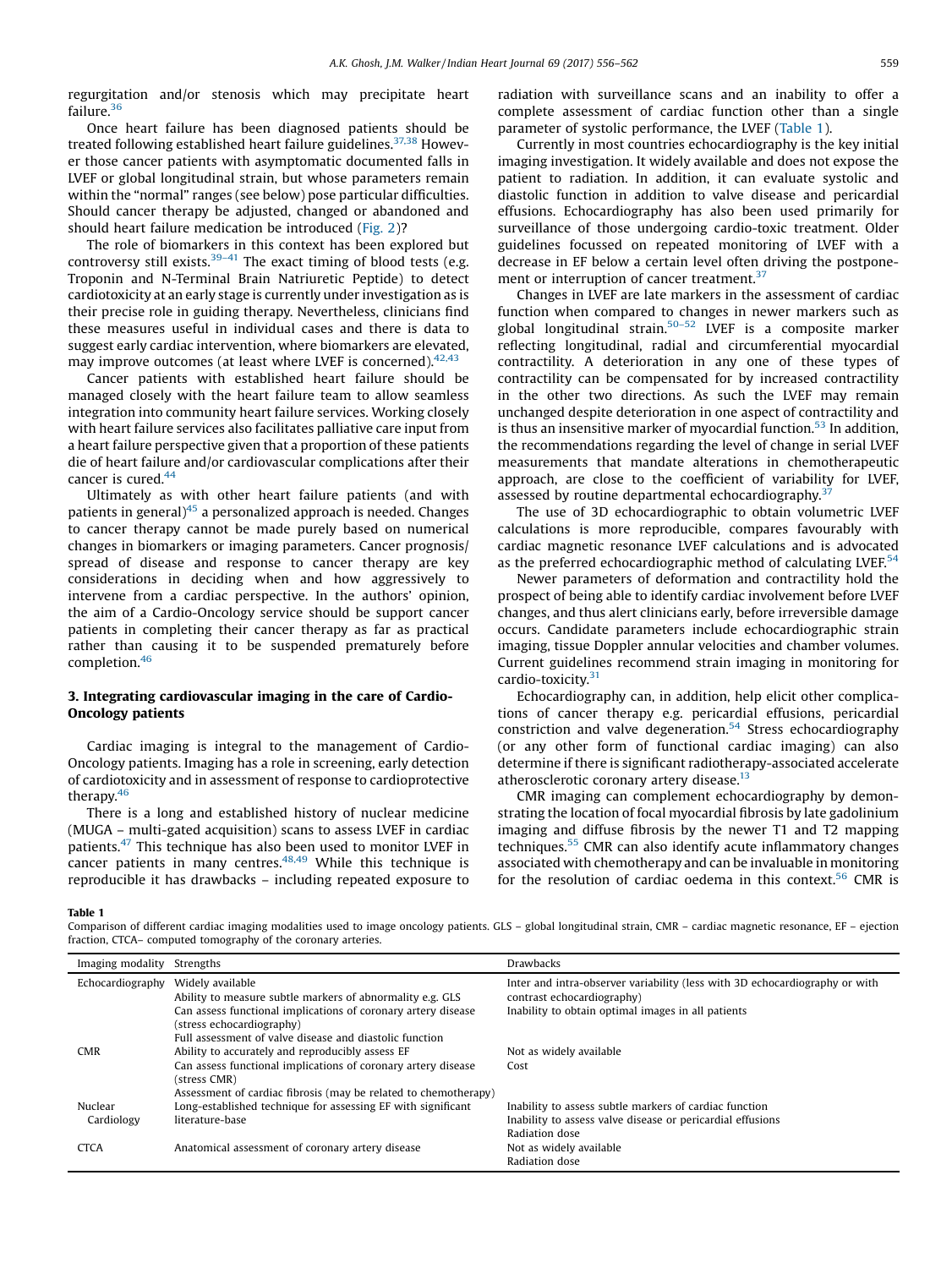however limited by availability, cost and patient acceptance, making it unlikely to wholly supplant echocardiography.

Computed Tomography of the Coronary Arteries (CTCA) is also a useful investigation especially when assessing the effects of radiotherapy-induced fibrosis and coronary atherosclerosis and has been recommended in European Association of Cardiovascular Imaging and American Society of Echocardiography guidelines. $31,54$ 

Close collaboration with departmental cardiac imaging specialists is required to develop local protocols for the screening of cancer patients and monitoring of individuals on cardio-toxic chemotherapy and radiotherapy, as well as the systems for longer term surveillance of those likely to develop late complications.<sup>3</sup>

#### 4. Interventional issues

Coronary intervention in Cardio-Oncology patients can be problematic. Anaemia and abnormal platelet numbers and function are commonly seen in cancer patients which can complicate use of antiplatelet agents and drug-eluting balloons and stents.<sup>57</sup> Approximately 10% of cancer patients have thrombocytopenia (TP) (platelet count  $<$  100,000 mm<sup>-3</sup>).<sup>58</sup> TP is associated with increased risk of thrombus formation as platelet function is more important than number.

A number of considerations need to be taken into account before coronary intervention is undertaken (Fig. 3).

The general prognosis from the cancer needs to be considered although this itself is a very challenging calculation.<sup>59</sup> If the consensus opinion is that prognosis is  $>1$  year optimal revascularization should be considered if clinically appropriate. In the setting of an acute coronary syndrome (ACS) revascularisation should be considered. The form this may take (i.e. bare metal stent versus drug eluting stent) will depend on a variety of factors as outlined in Fig. 3. Such decisions should ideally be made in the context of a multidisciplinary team (MDT) setting. While such formal review in an MDT setting may not be possible for all cases, especially in patients presenting acutely, at a minimum, discussion with the oncall oncologist/haematologist should occur. In patients with stable angina medical treatment is the preferred option. If percutaneous intervention (PCI) is considered to achieve symptomatic benefit, Fractional Flow Reserve (FFR) (or non-invasive stress imaging) should be performed to determine necessity of intervention. Coronary artery bypass surgery (CABG) may be considered if the cancer is curable or when the estimated prognosis is acceptable. $60$ 

Plain old balloon angioplasty (POBA) may be considered an option if the platelet count is  $<$ 30,000 mm<sup>-3</sup> or when a cancer surgery or procedure is imminently required. Bare metal stents may be used if cancer surgery can be delayed by 4 weeks.

- Acute or elective cardiac presentation
- Prognosis (from oncologic and cardiac perspectives)
- **Patient symptoms**
- **Platelet count**
- Other comorbidities e.g. renal function, general mobility
- Tolerability of antiplatelet therapy
- **Patient/family choice**

Fig. 3. Key considerations prior to coronary intervention in cancer patients.  $\qquad$  produce the best outcomes.<sup>73</sup>

Intravascular ultrasound (IVUS) or Optical Coherence Tomography (OCT) is recommended to ensure optimal stent expansion in case dual anti-platelet therapy (DAPT) needs to be stopped prematurely. The use of absorbable coronary stents is yet to be widely adopted, but may hold promise in this patient group as it may allow decreased duration of concomitant DAPT.

While there is no minimum platelet count required to perform a diagnostic coronary angiogram prophylactic platelet transfusion may be recommended by Oncology/Haematology teams in the following situations $58$ :

- (a) Platelet count  $\langle 20,000 \text{ mm}^{-3}$  and one of the following (i) high fever, (ii) leucocytosis, (iii) rapid drop in platelet levels, (iv) other coagulation abnormality
- (b) Platelet count  $<$  20,000 mm<sup>-3</sup> in solid tumour patients receiving therapy for bladder, gynaecological or colorectal tumours, melanoma or necrotic tumours

Radial access is preferred in this population group. Ideally all non-emergency cases should be discussed with the referring team in a multi-disciplinary setting. The complexity of such patients again mandates a personalized approach to therapy as discussed previously (in the heart failure section).

The role of radiotherapy in accelerating age-related atherosclerosis should also be borne in mind when assessing patients with chest pain as it may lead to symptomatic coronary artery disease in an atypical population group i.e. in younger females exposed to radiotherapy in childhood.<sup>32,61</sup>

#### 5. The role of exercise therapy and the cardiac rehabilitation team

Aerobic exercise is associated with partial reversal of detrimental inflammatory effects on vascular endothelium and can reduce overall cardiovascular risk. $62,63$  Cancer can directly cause deleterious effects on vascular tissue while also increasing cardiac risk by limiting overall physical activity leading to weight gain.64,65

Exercise-based interventions can exert multiple beneficial cardio-metabolic effects, lowering blood pressure, modulating the renin-angiotensin system, decreasing abdominal fat and improving insulin sensitivity and lipid profile.<sup>66</sup> The role of exercise therapies in cancer patients has received increasing attention in recent years with benefits seen in physical function, quality of life and fatigue. $67$  Epidemiologic data have postulated associations between decreased physical activity and cancer recurrence<sup>68</sup> and worse outcomes.<sup>6</sup>

The beneficial effects of formal exercise therapy in cardiovascular disease and heart failure are established.<sup>70</sup> Randomized trials have also shown a cardiovascular benefit to exercise training in patients with early-stage cancer. $71$  Ideally local cardiac rehabilitation services should consider the needs of cancer patients (without a formal diagnosis of heart failure).<sup>72</sup> However, for this to become standard guideline-based practice it is likely that the cost-benefit of such an intervention will have to be conclusively determined.

#### 6. Conclusion

Cardio-Oncology is an exciting area of medicine straddling cardiology and oncology which is gaining increased recognition. The optimal management of Cardio-Oncology patients requires knowledge of all Cardiology subspecialties and requires close collaboration with experts in the different subspecialties. A multidisciplinary approach to these complex patients is likely to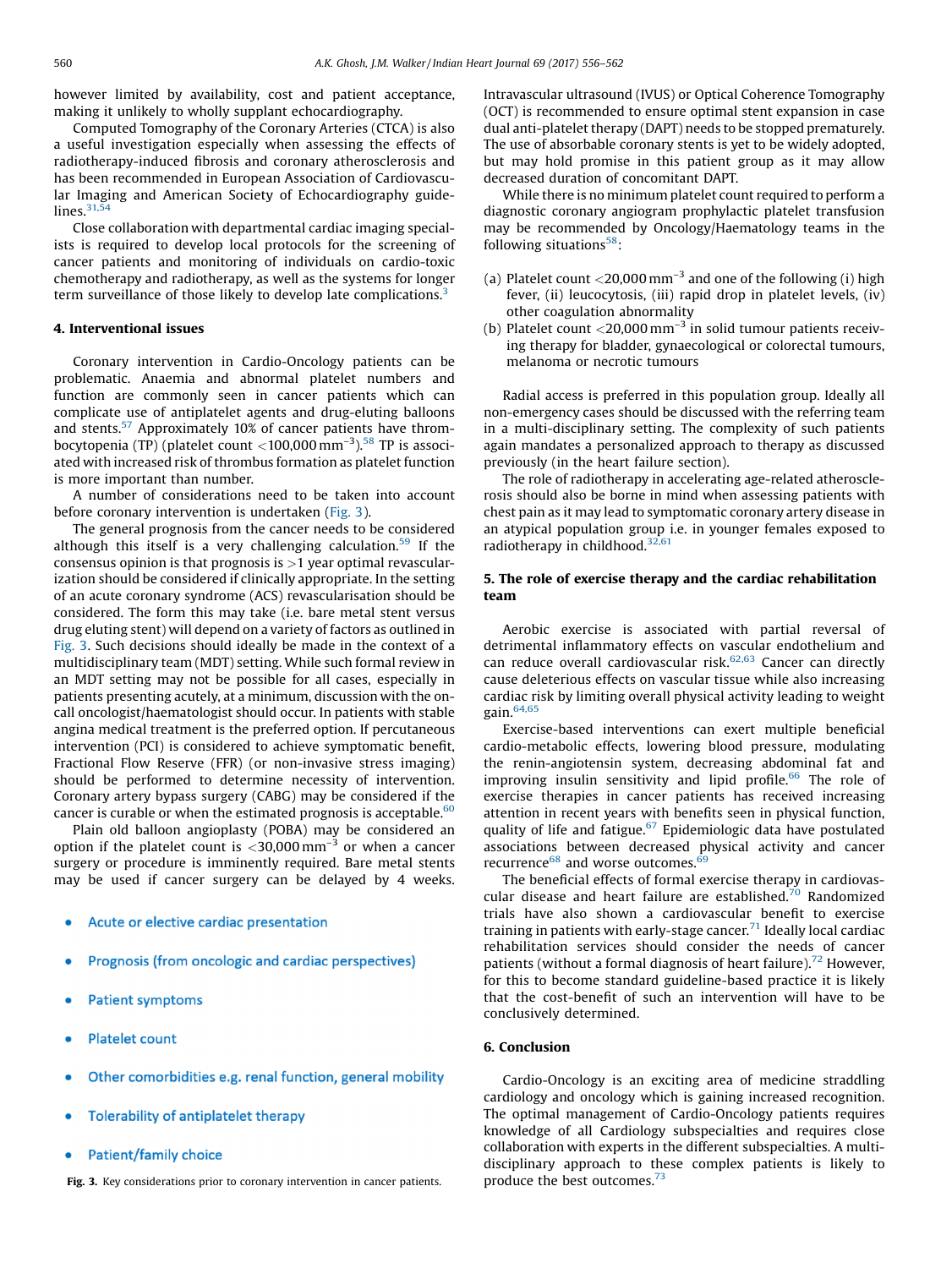#### <span id="page-5-0"></span>Conflicts of interest

All submissions must include disclosure of all relationships that could be viewed as presenting a potential conflict of interest.

#### References

- 1. Barac A, Murtagh G, Carver JR, et al. Cardiovascular health of patients with cancer and cancer survivors: a roadmap to the next level. J Am Coll Cardiol. 2015;65:2739–274[6http://www.ncbi.nlm.nih.gov/pubmed/26112199.](http://www.ncbi.nlm.nih.gov/pubmed/26112199)
- 2. Ewer MS, Ewer SM. Cardiotoxicity of anticancer treatments. Nat Rev Cardiol. 2015;12:620[http://www.ncbi.nlm.nih.gov/pubmed/26292190.](http://www.ncbi.nlm.nih.gov/pubmed/26292190)
- 3. [Lenihan DJ, Cardinale DM. Late cardiac effects of cancer treatment.](http://refhub.elsevier.com/S0019-4832(16)30378-9/sbref0015) J Clin Oncol. [2012;30:3657](http://refhub.elsevier.com/S0019-4832(16)30378-9/sbref0015)–3664.
- 4. Ghosh AK, Manisty C, Woldman S, et al. Setting up cardio-oncology services. Br J Cardiol. 2017;24:1–[5https://bjcardio.co.uk/2017/01/setting-up-cardio](https://bjcardio.co.uk/2017/01/setting-up-cardio-oncology-services/)[oncology-services/](https://bjcardio.co.uk/2017/01/setting-up-cardio-oncology-services/).
- 5. Zamorano JL, Lancellotti P, Rodriguez Muñoz D, et al. ESC Position Paper on cancer treatments and cardiovascular toxicity developed under the auspices of the ESC Committee for Practice Guidelines: The Task Force for cancer treatments and cardiovascular toxicity of the European Society of Cardiology (ESC). Eur Heart J. 2016;ehw211 [http://eurheartj.oxfordjournals.org/content/](http://eurheartj.oxfordjournals.org/content/early/2016/08/24/eurheartj.ehw211) [early/2016/08/24/eurheartj.ehw211.](http://eurheartj.oxfordjournals.org/content/early/2016/08/24/eurheartj.ehw211)
- 6. Armenian SH, Lacchetti C, Barac A, et al. Prevention and monitoring of cardiac dysfunction in survivors of adult cancers: American Society of Clinical Oncology Clinical Practice Guideline. J Clin Oncol. 2017;35:893–91[1http://](http://www.ncbi.nlm.nih.gov/pubmed/27918725) [www.ncbi.nlm.nih.gov/pubmed/27918725](http://www.ncbi.nlm.nih.gov/pubmed/27918725).
- 7. Guglin M, Aljayeh M, Saiyad S, Ali R, Curtis AB. Introducing a new entity: chemotherapy-induced arrhythmia. Europace. 2009;11:1579–158[6http://](http://europace.oxfordjournals.org/content/11/12/1579.Abstract) [europace.oxfordjournals.org/content/11/12/1579.Abstract](http://europace.oxfordjournals.org/content/11/12/1579.Abstract).
- 8. Tamargo J, Caballero R, Delpón E. Cancer chemotherapy and cardiac arrhythmias: a review. Drug Saf. 2015;38:129–152[http://www.ncbi.nlm.nih.](http://www.ncbi.nlm.nih.gov/pubmed/25577497) [gov/pubmed/25577497.](http://www.ncbi.nlm.nih.gov/pubmed/25577497)
- 9. Farmakis D, Parissis J, Filippatos G. Insights into onco-cardiology: atrial fibrillation in cancer. J Am Coll Cardiol. 2014;63:945–95[3http://www.ncbi.nlm.](http://www.ncbi.nlm.nih.gov/pubmed/24361314) [nih.gov/pubmed/24361314](http://www.ncbi.nlm.nih.gov/pubmed/24361314).
- 10. Conen D, Wong JA, Sandhu RK, et al. Risk of malignant cancer among women with new-onset atrial fibrillation. JAMA Cardiol. 2016;1:389–39[6http://www.](http://www.ncbi.nlm.nih.gov/pubmed/27438314) [ncbi.nlm.nih.gov/pubmed/27438314](http://www.ncbi.nlm.nih.gov/pubmed/27438314).
- 11. Viganego F, Singh R, Fradley MG. Arrhythmias and other electrophysiology issues in cancer patients receiving chemotherapy or radiation. Curr Cardiol Rep. 2016;18:52[http://www.ncbi.nlm.nih.gov/pubmed/27108362.](http://www.ncbi.nlm.nih.gov/pubmed/27108362)
- 12. Aviles RJ, Martin DO, Apperson-Hansen C, et al. Inflammation as a risk factor for atrial fibrillation. Circulation. 2003;108:3006–3010[http://www.ncbi.nlm.](http://www.ncbi.nlm.nih.gov/pubmed/14623805) [nih.gov/pubmed/14623805](http://www.ncbi.nlm.nih.gov/pubmed/14623805).
- 13. Zamorano JL, Lancellotti P, Rodriguez Muñoz D, et al. 2016 ESC Position Paper on cancer treatments and cardiovascular toxicity developed under the auspices of the ESC Committee for Practice Guidelines: The Task Force for cancer treatments and cardiovascular toxicity of the European Society of Cardiology (ESC). Eur Heart J. 2016;[http://www.ncbi.nlm.nih.gov/pubmed/](http://www.ncbi.nlm.nih.gov/pubmed/27567406) [27567406](http://www.ncbi.nlm.nih.gov/pubmed/27567406).
- 14. Viskin S, Rosovski U, Sands AJ, et al. Inaccurate electrocardiographic interpretation of long QT: the majority of physicians cannot recognize a long QT when they see one. Heart Rhythm. 2005;2:569–574[http://www.ncbi.](http://www.ncbi.nlm.nih.gov/pubmed/15922261) [nlm.nih.gov/pubmed/15922261.](http://www.ncbi.nlm.nih.gov/pubmed/15922261)
- 15. Rautaharju PM, Surawicz B, Gettes LS, et al. AHA/ACCF/HRS recommendations for the standardization and interpretation of the electrocardiogram: part IV: the ST segment, T and U waves, and the QT interval: a scientific statement from the American Heart Association Electrocardiography and Arrhythmias C. Circulation. 2009;119:e241–e25[0http://www.ncbi.nlm.nih.gov/pubmed/](http://www.ncbi.nlm.nih.gov/pubmed/19228821) [19228821.](http://www.ncbi.nlm.nih.gov/pubmed/19228821)
- 16. Naing A, Veasey-Rodrigues H, Hong DS, et al. Electrocardiograms (ECGs) in phase I anticancer drug development: the MD Anderson Cancer Center experience with 8518 ECGs. Ann Oncol. 2012;23:2960–2963[http://www.](http://www.pubmedcentral.nih.gov/articlerender.fcgi?artid=4092255%26tool=pmcentrez%26rendertype=Abstract) [pubmedcentral.nih.gov/articlerender.fcgi?](http://www.pubmedcentral.nih.gov/articlerender.fcgi?artid=4092255%26tool=pmcentrez%26rendertype=Abstract) [artid=4092255&tool=pmcentrez&rendertype=Abstract.](http://www.pubmedcentral.nih.gov/articlerender.fcgi?artid=4092255%26tool=pmcentrez%26rendertype=Abstract)
- 17. Epstein AE, DiMarco JP, Ellenbogen KA, et al. 2012 ACCF/AHA/HRS focused update incorporated into the ACCF/AHA/HRS 2008 guidelines for device-based therapy of cardiac rhythm abnormalities: a report of the American College of Cardiology Foundation/American Heart Association Task Force on Practice Guide. J Am Coll Cardiol. 2013;61:e6–e7[5http://www.ncbi.nlm.nih.gov/](http://www.ncbi.nlm.nih.gov/pubmed/23265327) [pubmed/23265327.](http://www.ncbi.nlm.nih.gov/pubmed/23265327)
- 18. Crossley GH, Poole JE, Rozner MA, et al. The Heart Rhythm Society (HRS)/ American Society of Anesthesiologists (ASA) Expert Consensus Statement on the perioperative management of patients with implantable defibrillators, pacemakers and arrhythmia monitors: facilities and patient management: this document was developed as a joint project with the American Society of Anesthesiologists (ASA), and in collaboration with the American Heart Association (AHA), and the Society of Thoracic Surgeons (STS). Heart Rhythm. 2011;8:1114–1154[http://www.ncbi.nlm.nih.gov/pubmed/21722856.](http://www.ncbi.nlm.nih.gov/pubmed/21722856)
- 19. Hurkmans CW, Knegjens JL, Oei BS, et al. Management of radiation oncology patients with a pacemaker or ICD: a new comprehensive practical guideline in The Netherlands. Dutch Society of Radiotherapy and Oncology (NVRO). Radiat

Oncol. 2012;7:198[http://www.pubmedcentral.nih.gov/articlerender.fcgi?](http://www.pubmedcentral.nih.gov/articlerender.fcgi?artid=3528416%26tool=pmcentrez%26rendertype=Abstract) [artid=3528416&tool=pmcentrez&rendertype=Abstract.](http://www.pubmedcentral.nih.gov/articlerender.fcgi?artid=3528416%26tool=pmcentrez%26rendertype=Abstract)

- 20. Gauter-Fleckenstein B, Israel CW, Dorenkamp M, et al. DEGRO/DGK guideline for radiotherapy in patients with cardiac implantable electronic devices. Strahlenther Onkol. 2015;191:393–404[http://www.ncbi.nlm.nih.gov/pubmed/](http://www.ncbi.nlm.nih.gov/pubmed/25739476) [25739476](http://www.ncbi.nlm.nih.gov/pubmed/25739476).
- 21. [Deo SV, Al-Kindi SG, Oliveira GH. Management of advanced heart failure due to](http://refhub.elsevier.com/S0019-4832(16)30378-9/sbref0105) [cancer therapy: the present role of mechanical circulatory support and cardiac](http://refhub.elsevier.com/S0019-4832(16)30378-9/sbref0105) transplantation. [Curr Treat Opt Cardiovasc Med](http://refhub.elsevier.com/S0019-4832(16)30378-9/sbref0105). 2015;17:1–1310.1007/s11936- [015-0388-8.](http://refhub.elsevier.com/S0019-4832(16)30378-9/sbref0105)
- 22. Chow EJ, Chen Y, Kremer LC, et al. Individual prediction of heart failure among childhood cancer survivors. J Clin Oncol. 2015;33:394–40[2http://www.](http://www.pubmedcentral.nih.gov/articlerender.fcgi?artid=4314592%26tool=pmcentrez%26rendertype=Abstract) [pubmedcentral.nih.gov/articlerender.fcgi?](http://www.pubmedcentral.nih.gov/articlerender.fcgi?artid=4314592%26tool=pmcentrez%26rendertype=Abstract) [artid=4314592&tool=pmcentrez&rendertype=Abstract](http://www.pubmedcentral.nih.gov/articlerender.fcgi?artid=4314592%26tool=pmcentrez%26rendertype=Abstract).
- 23. Tan TC, Neilan TG, Francis S, Plana JC, Scherrer-Crosbie M. Anthracyclineinduced cardiomyopathy in adults. Compr Physiol. 2015;5:1517–154[0http://](http://www.ncbi.nlm.nih.gov/pubmed/26140726) [www.ncbi.nlm.nih.gov/pubmed/26140726](http://www.ncbi.nlm.nih.gov/pubmed/26140726).
- 24. Shelburne N, Adhikari B, Brell J, et al. Cancer treatment-related cardiotoxicity: current state of knowledge and future research priorities. J Natl Cancer Inst. 2014;106[http://www.pubmedcentral.nih.gov/articlerender.fcgi?](http://www.pubmedcentral.nih.gov/articlerender.fcgi?artid=4176042%26tool=pmcentrez%26rendertype=Abstract) [artid=4176042&tool=pmcentrez&rendertype=Abstract.](http://www.pubmedcentral.nih.gov/articlerender.fcgi?artid=4176042%26tool=pmcentrez%26rendertype=Abstract)
- 25. Chen J, Long JB, Hurria A, Owusu C, Steingart RM, Gross CP. Incidence of heart failure or cardiomyopathy after adjuvant trastuzumab therapy for breast cancer. J Am Coll Cardiol. 2012;60:2504–2512[http://www.ncbi.nlm.nih.gov/](http://www.ncbi.nlm.nih.gov/pubmed/23158536) [pubmed/23158536](http://www.ncbi.nlm.nih.gov/pubmed/23158536).
- 26. Oliveira GH, Mukerji S, Hernandez AV, et al. Incidence, predictors, and impact on survival of left ventricular systolic dysfunction and recovery in advanced cancer patients. Am J Cardiol. 2014;113:1893–189[8http://www.ncbi.nlm.nih.](http://www.ncbi.nlm.nih.gov/pubmed/24837270) [gov/pubmed/24837270](http://www.ncbi.nlm.nih.gov/pubmed/24837270).
- 27. Goldhar HA, Yan AT, Ko DT, et al. The temporal risk of heart failure associated with adjuvant trastuzumab in breast cancer patients: a population study. J Natl Cancer Inst. 2016;108:djv30[1http://www.ncbi.nlm.nih.gov/pubmed/](http://www.ncbi.nlm.nih.gov/pubmed/26476433) [26476433.](http://www.ncbi.nlm.nih.gov/pubmed/26476433)
- 28. Kalam K, Marwick TH. Role of cardioprotective therapy for prevention of cardiotoxicity with chemotherapy: a systematic review and meta-analysis. Eur J Cancer. 2013;49:2900–290[9http://www.ncbi.nlm.nih.gov/pubmed/](http://www.ncbi.nlm.nih.gov/pubmed/23706982) [23706982.](http://www.ncbi.nlm.nih.gov/pubmed/23706982)
- 29. Gulati G, Heck SL, Ree AH, et al. Prevention of cardiac dysfunction during adjuvant breast cancer therapy (PRADA): a  $2 \times 2$  factorial, randomized, placebo-controlled, double-blind clinical trial of candesartan and metoprolol. Eur Heart J. 2016[;http://www.ncbi.nlm.nih.gov/pubmed/26903532.](http://www.ncbi.nlm.nih.gov/pubmed/26903532)
- 30. Heck SL, Gulati G, Ree AH, et al. Rationale and design of the prevention of cardiac dysfunction during an Adjuvant Breast Cancer Therapy (PRADA) Trial. Cardiology. 2012;123:240–24[7http://www.ncbi.nlm.nih.gov/pubmed/](http://www.ncbi.nlm.nih.gov/pubmed/23207160) [23207160](http://www.ncbi.nlm.nih.gov/pubmed/23207160).
- 31. [Lancellotti P, Nkomo VT, Badano LP, et al. Expert consensus for multi-modality](http://refhub.elsevier.com/S0019-4832(16)30378-9/sbref0155) [imaging evaluation of cardiovascular complications of radiotherapy in adults:](http://refhub.elsevier.com/S0019-4832(16)30378-9/sbref0155) [a report from the European Association of Cardiovascular Imaging and the](http://refhub.elsevier.com/S0019-4832(16)30378-9/sbref0155) [American Society of Echocardiography.](http://refhub.elsevier.com/S0019-4832(16)30378-9/sbref0155) J Am Soc Echocardiogr. 2013;26:1013– [103210.1016/j.echo.2013.07.005](http://refhub.elsevier.com/S0019-4832(16)30378-9/sbref0155).
- 32. [Nolan MT, Russell DJ, Marwick TH. Long-term risk of heart failure and](http://refhub.elsevier.com/S0019-4832(16)30378-9/sbref0160) [myocardial dysfunction after thoracic radiotherapy: a systematic review.](http://refhub.elsevier.com/S0019-4832(16)30378-9/sbref0160) Can J Cardiol[. 2016;32:908](http://refhub.elsevier.com/S0019-4832(16)30378-9/sbref0160)–920.
- 33. [Davis M, Witteles RM. Radiation-induced heart disease: an under-recognized](http://refhub.elsevier.com/S0019-4832(16)30378-9/sbref0165) entity? [Curr Treat Opt Cardiovasc Med](http://refhub.elsevier.com/S0019-4832(16)30378-9/sbref0165). 2014;16:1–1410.1007/s11936-014-0317-  $\overline{2}$  $\overline{2}$  $\overline{2}$
- 34. Armstrong GT, Plana JC, Zhang N, et al. Screening adult survivors of childhood cancer for cardiomyopathy: comparison of echocardiography and cardiac magnetic resonance imaging. J Clin Oncol. 2012;30:2876–288[4http://www.](http://www.pubmedcentral.nih.gov/articlerender.fcgi?artid=3671529%26tool=pmcentrez%26rendertype=Abstract) [pubmedcentral.nih.gov/articlerender.fcgi?](http://www.pubmedcentral.nih.gov/articlerender.fcgi?artid=3671529%26tool=pmcentrez%26rendertype=Abstract) [artid=3671529&tool=pmcentrez&rendertype=Abstract](http://www.pubmedcentral.nih.gov/articlerender.fcgi?artid=3671529%26tool=pmcentrez%26rendertype=Abstract).
- 35. Carver JR, Szalda D, Ky B. Asymptomatic cardiac toxicity in long-term cancer survivors: defining the population and recommendations for surveillance. Semin Oncol. 2013;40:229–238[http://www.pubmedcentral.nih.gov/](http://www.pubmedcentral.nih.gov/articlerender.fcgi?artid=3686285%26tool=pmcentrez%26rendertype=Abstract) [articlerender.fcgi?artid=3686285&tool=pmcentrez&rendertype=Abstract](http://www.pubmedcentral.nih.gov/articlerender.fcgi?artid=3686285%26tool=pmcentrez%26rendertype=Abstract).
- 36. Bijl JM, Roos MM, van Leeuwen-Segarceanu EM, et al. Assessment of valvular disorders in survivors of Hodgkin's lymphoma treated by mediastinal radiotherapy  $\pm$  chemotherapy. Am J Cardiol. 2016;117:691-696[http://www.](http://www.ncbi.nlm.nih.gov/pubmed/26772441) [ncbi.nlm.nih.gov/pubmed/26772441.](http://www.ncbi.nlm.nih.gov/pubmed/26772441)
- 37. [Curigliano G, Cardinale D, Suter T, et al. Cardiovascular toxicity induced by](http://refhub.elsevier.com/S0019-4832(16)30378-9/sbref0185) [chemotherapy, targeted agents and radiotherapy: ESMO Clinical Practice](http://refhub.elsevier.com/S0019-4832(16)30378-9/sbref0185) [Guidelines.](http://refhub.elsevier.com/S0019-4832(16)30378-9/sbref0185) Ann Oncol. 2012;23.
- 38. Ponikowski P, Voors AA, Anker SD, et al. 2016 ESC Guidelines for the diagnosis and treatment of acute and chronic heart failure: The Task Force for the diagnosis and treatment of acute and chronic heart failure. Eur Heart J. 2016; [http://www.ncbi.nlm.nih.gov/pubmed/27206819.](http://www.ncbi.nlm.nih.gov/pubmed/27206819)
- 39. [Colombo A, Sandri MT, Salvatici M, Cipolla CM, Cardinale D. Cardiac](http://refhub.elsevier.com/S0019-4832(16)30378-9/sbref0195) [complications of chemotherapy: role of biomarkers.](http://refhub.elsevier.com/S0019-4832(16)30378-9/sbref0195) Curr Treat Opt Cardiovasc Med. 2014;16:1–[1310.1007/s11936-014-0313-6](http://refhub.elsevier.com/S0019-4832(16)30378-9/sbref0195).
- 40. Yu AF, Ky B. Roadmap for biomarkers of cancer therapy cardiotoxicity. Heart. 2016;102:425–430[http://www.ncbi.nlm.nih.gov/pubmed/26674989.](http://www.ncbi.nlm.nih.gov/pubmed/26674989)
- 41. Pavo N, Raderer M, Hülsmann M, et al. Cardiovascular biomarkers in patients with cancer and their association with all-cause mortality. Heart. 2015;101:1874–1880[http://www.ncbi.nlm.nih.gov/pubmed/26416836.](http://www.ncbi.nlm.nih.gov/pubmed/26416836)
- 42. Cardinale D, Colombo A, Sandri MT, et al. Prevention of high-dose chemotherapy-induced cardiotoxicity in high-risk patients by angiotensin-